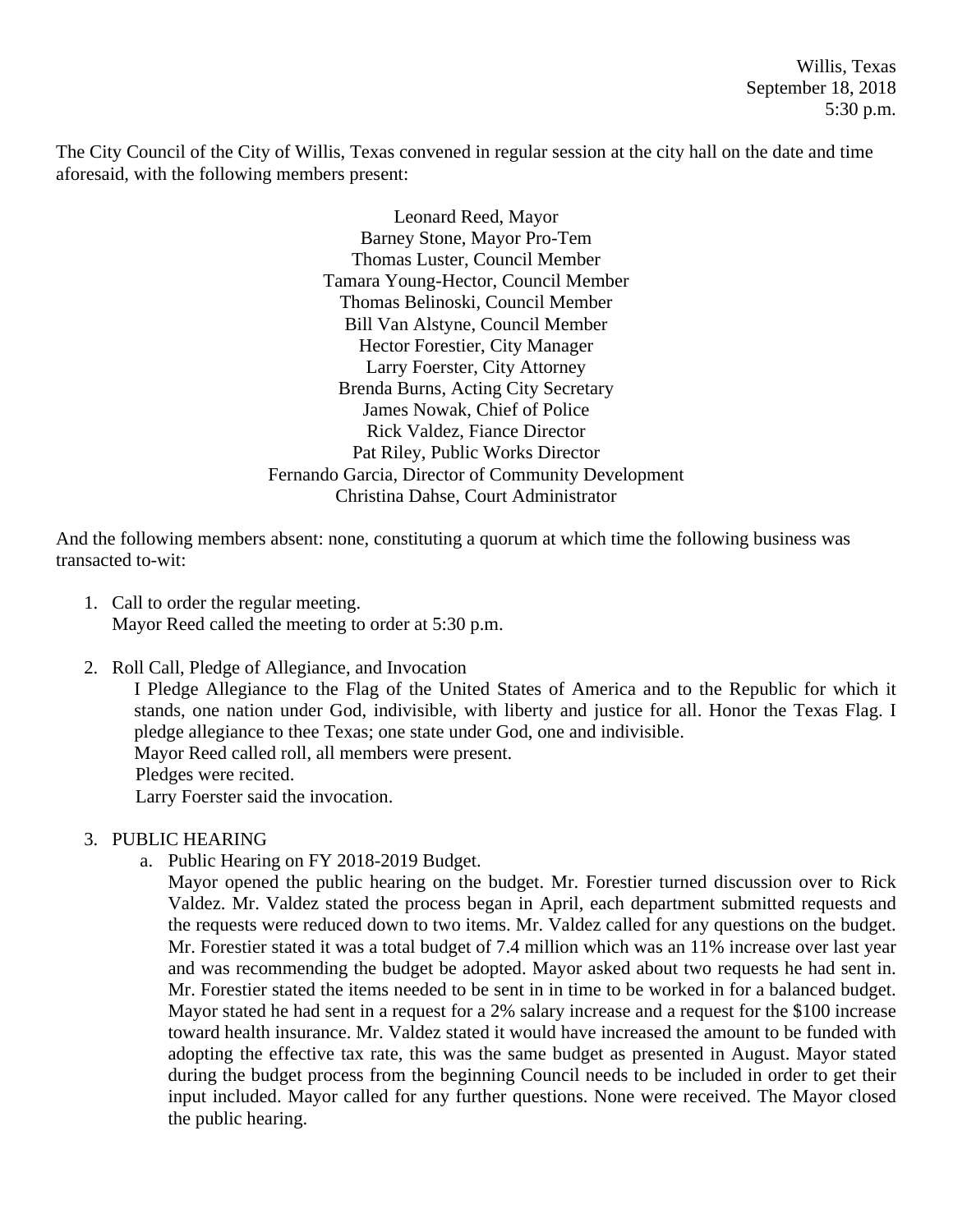b. Joint Public Hearing with Willis Planning and Zoning Commission on amending Zoning Regulations Chapter 155 rear setbacks requirements for General Commercial Zoning District lots.

Mayor recognized Planning and Zoning Commission members Kenneth Vornsand and Kaye Maglitto. Fernando Garcia stated he had recommended to the Planning and Zoning Commission that the requirement of the rear setback on General Commercial Districts be changed from 25' to 10'. The Planning and Zoning Commission unanimously voted to recommend to Council that this requirement to be changed and approved. Mr. Forestier stated Council had already completed the first reading of the ordinance and the second reading will be after the joint public hearing. Mayor called for any questions. None were received. Mayor closed the public hearing.

4. CITIZENS INQUIRY

No citizen inquiries.

## 5. CONSENT AGENDA

- a. Consider the minutes of the previous meeting: August 21, 2018.
- b. Approval of accounts payable.
- c. Approval of financial statements and tax collection report.
- d. Approval of Willis Police Department Policy 7.23 Foot Pursuits. Mayor asked if any item from the consent agenda needed to be considered separately. Motion was made by Tamara Young-Hector to approve the consent agenda. Thomas Belinoski seconded the motion. Motion passed unanimously.

## 6. ORDINANCES

Second Reading

 a. An Ordinance amending Chapter 155, "Zoning," of the City of Willis Code of Ordinances, by amending the rear setback requirements for General Commercial Zoning District Lots.

Mr. Forestier stated staff and Planning/Zoning Commission recommended approval. Motion was made by Thomas Belinoski that the following ordinance be approved, "AN ORDINANCE AMENDING CHAPTER 155, "ZONING," OF THE CITY OF WILLIS CODE OF ORDINANCES, BY AMENDING THE REAR SETBACK REQUIREMENT FOR GENERAL COMMERCIAL ZONING DISTRICT LOTS IN SECTION 155.155(B)(3) OF THE CODE FROM 25 FEET TO 10 FEET; PROVIDING A REPEALING CLAUSE AND A SAVINGS CLAUSE; PROVIDING A TEXAS OPEN MEETINGS ACT CLAUSE; AND PROVIDING AN EFFECTIVE DATE AFTER PUBLICATION". Thomas Luster seconded the motion. Motion passed unanimously.

## 7. NEW BUSINESS

- a. Consider approval of a resolution by City Council to withdraw plans for a park on Rogers Road. Mr. Forestier stated the County Commissioner Mike Meador deeded to the city 9.6 acres for a city park adjacent to the old landfill area. The Willis CDC had decided not to build a park. Mr. Forestier stated a pipeline company is requiring an easement to install a 36" gas line on the property and a clause in the deed requires the property to revert back to the County if not used for a park. This resolution will allow the County to proceed with the easement. Motion was made by Tamara Young-Hector to approve the resolution withdrawing plans for a park. Barney Stone seconded the motion. Mayor called for any discussion. None was received. Motion passed unanimously.
- b. Consider approval of a service agreement between the City of Willis and Entergy for installation of a 3" water line on Longstreet Road. Mayor Reed recused himself from discussion on the item.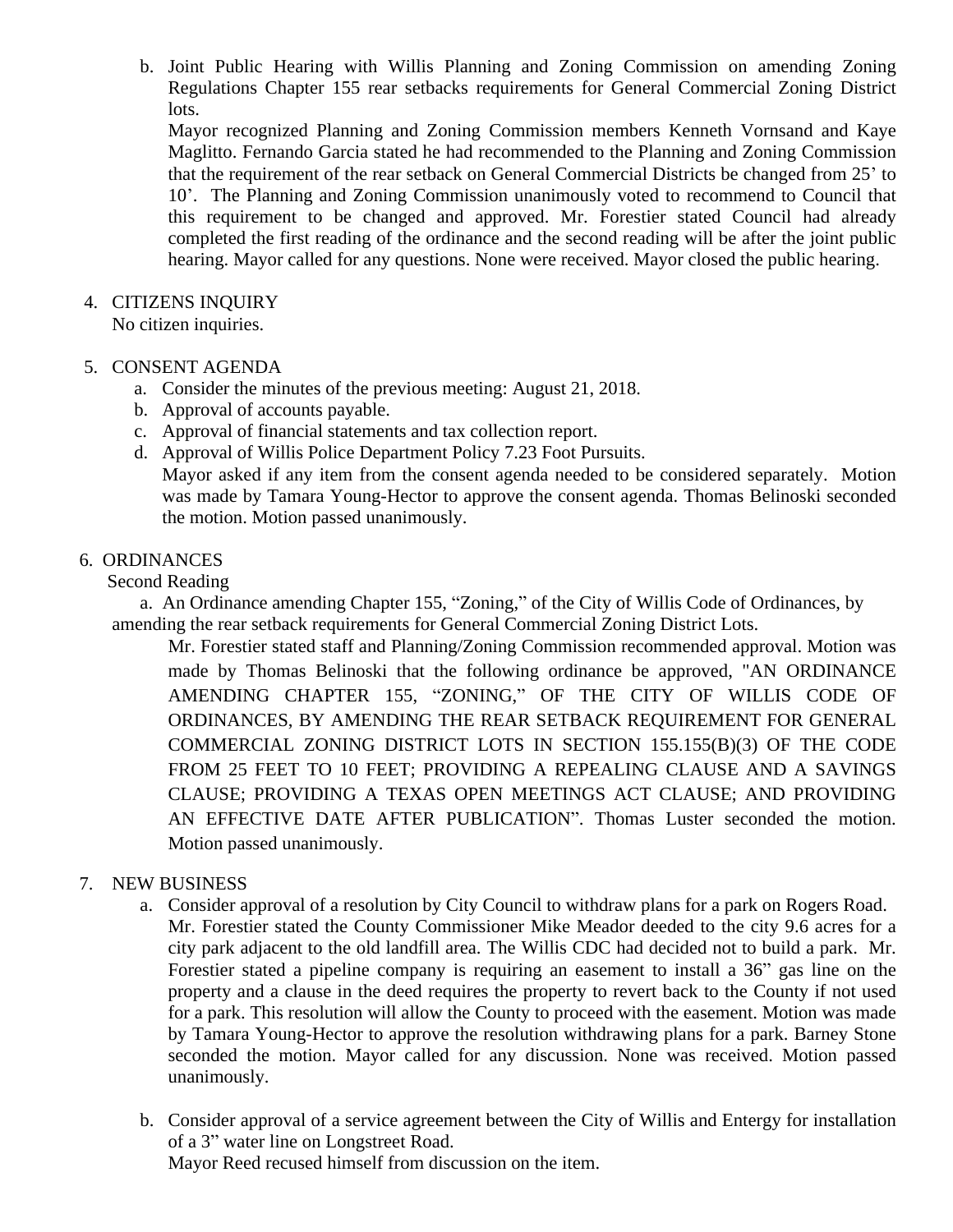Barney Stone, Mayor Pro-Tem residing. Mr. Riley stated the agreement is with Entergy to provide water services to the power plant on Longstreet Road which is located within the extraterritorial jurisdiction. Norman Grunde, Entergy Representative was present to answer any questions Council may have. Mr. Forestier recommended approval. Motion was made by Thomas Belinoski to approve the service agreement with Entergy. Bill Van Alstyne seconded the motion. Barney Stone called for any discussion. None was received. Motion passed unanimously.

c. Select and approve contract for company to complete a wage survey.

Rick Valdez stated the city had received proposals at the request of Council to solicit a company to classify positions and review wages associated with the positions. The city had received five proposals; Management Advisory Group International, Inc.-\$16,500, Evergreen Solutions, LLC- \$16,500, Springsted Human Capital Advisors-\$19,600, MGT Consulting Group-\$30,800, and Public Sector Personnel Consultants-\$20,000. Mr. Valdez stated staff had evaluated all five companies and chose Management Advisory Group International, Inc. Company will provide software maintenance stored in the cloud to allow staff to update the information. Mayor asked what exactly was going to be the scope of the project and what would the City be getting. Mr. Valdez stated there would be two visits; one to interview employees and the second to present to Council. Mr. Valdez asked if there were any questions. Thomas Belinoski asked about a timeline. Mr. Valdez stated approximately three months. Tamara Young-Hector asked the location of the company. Mr. Valdez stated New Jersey. Mayor asked would benefits be included or was it just the wages. Mr. Valdez stated the company would look at classifications and salary guidelines. Mayor stated he thought benefits should be included. Mr. Forestier stated staff would clarify with the company and get approval at a later meeting. Motion was made by Thomas Belinoski to table the item until next meeting. Thomas Luster seconded the motion. Motion passed unanimously.

- d. Designation of representative and alternate for the Houston-Galveston Area Council 2019 General Assembly. Mayor asked for volunteers to serve as representatives. Tamara Young-Hector volunteered to be the representative and Thomas Luster volunteered to be the alternate. Mayor called for any objectives to the appointment. None were received. Appointments were approved unanimously.
- e. Cast ballot for TML MultiState Intergovernmental Employee Benefits Pool Board of Trustees Region 14.

Mayor called for nominations. Tamara Young-Hector nominated Kyle Jung for TML MultiState Intergovernmental Employee Benefits Pool Board of Trustees Region 14. The following were nominated for the Texas Municipal League Intergovernmental Risk Pool Board of Trustees; Tamara Young-Hector nominated Randy Criswell for Place #11, Barney Stone nominated Bert Lumbreras for Place #12, Tamara Young-Hector nominated Byron Black for Place #13, and Thomas Belinoski nominated David Rutledge for Place #14. Motion was made by Thomas Belinoski to approve all of the nominations, Thomas Luster seconded the motion. Mayor called for any discussion. None was received. The motion passed unanimously.

f. Consider approval of an Interlocal Agreement for Animal Control Shelter Services.

Mr. Forestier stated the agreement was an increase from \$9,500 to \$100,000, but was less expensive than building and operating a facility. The agreement includes 240 animals. Mayor asked how many animals the City took in each year. Fernando Garcia stated in the last four years that amount was exceeded once. Mr. Garcia stated the count would be monitored closely because each animal over the limit would be \$1,000 per animal. Thomas Belinoski made a motion to approve the Interlocal Agreement for Animal Control Shelter Services with the City of Conroe. Bill Van Alstyne seconded the motion. Motion passed unanimously.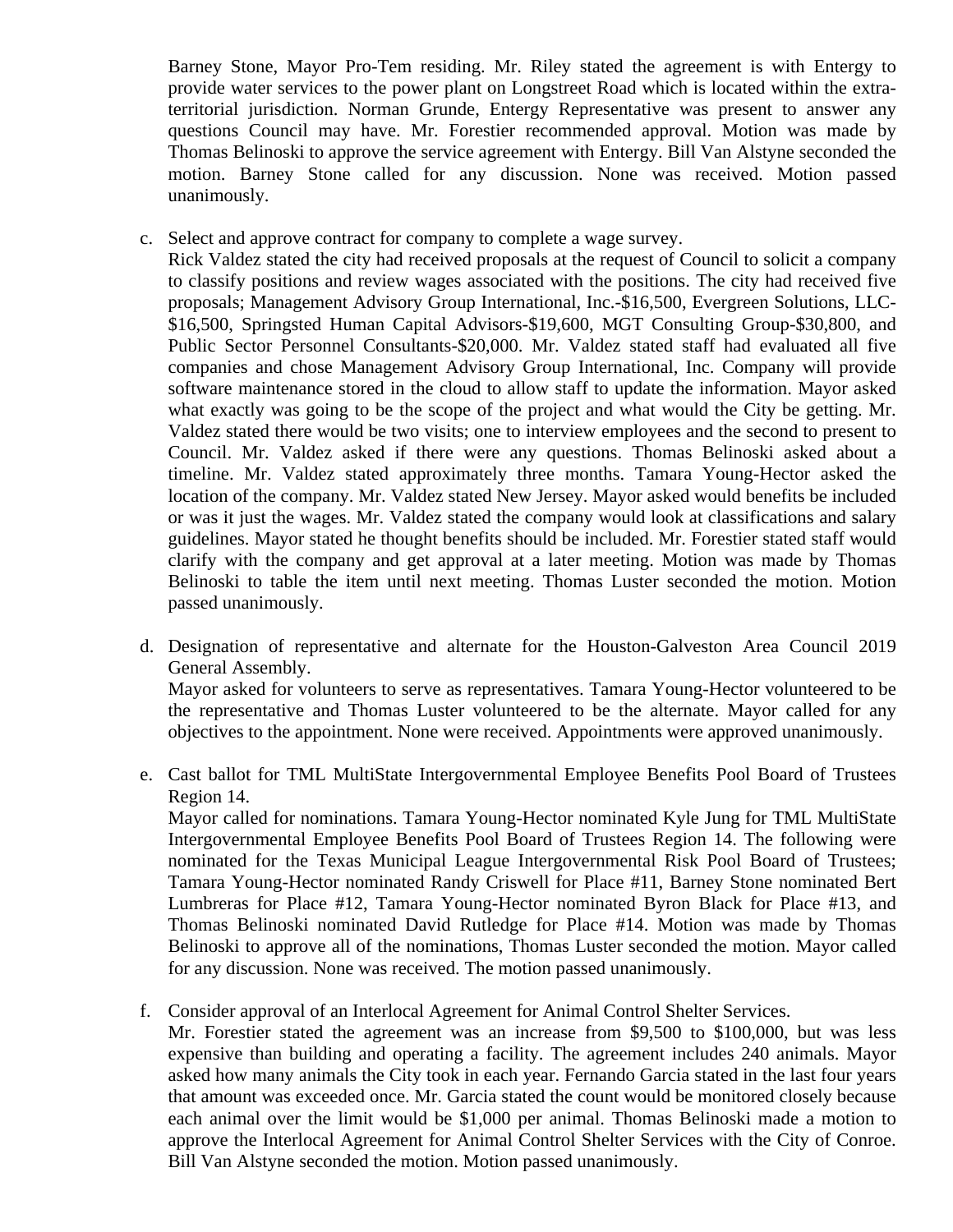- g. Consider approval of Code Red services for 2018-2019.
	- Mr. Forestier stated the Mayor had questioned whether there was a need for the Code Red services at the last meeting and the new contract came in after that. James Nowak stated the new contract was \$4,700. Mr. Nowak stated the City started the service in 2006 to get out information to the citizens. Mr. Nowak stated they had tried to use the County's service but were not able to get the correct credentials and this service provides instant communication with the citizens. The cost comes to \$12.50 a day and Mr. Nowak felt it was worth it. Mayor asked how many people were served. Mr. Nowak stated all of the citizens of Willis. Mayor called for a motion. Motion was made by Bill Van Alstyne to renew the contract. Thomas Luster seconded the motion. Mayor called for any further discussion. None was received. The motion passed unanimously.
- h. Consider and approve resolution approving the City of Willis FY 2018-2019 Budget.
	- Mr. Forestier stated the process was started in April, the budget was balanced and was 7.4 million which was an 11% increase over last year and included the same service as the previous year. Mr. Forestier stated he and staff recommended approval. Mayor asked about his recommendations. Mr. Valdez stated a 3% COLA across the board and \$52,500 CDBG grant matching funds was included in the proposed budget. Mayor stated he recommended including a 2% COLA in order to be ready for the salary survey results. Mr. Forestier stated after survey is completed staff would work on adjustments in next year's budget. Mayor suggested that no one outside of range get a 3%. Thomas Luster asked if the 3% was included in the budget being presented. Mr. Valdez stated it was. Mayor asked when the Street Department was separated out why employees in supervisory rolls did not get equal pay. Mr. Forestier stated staff thought they would wait until the salary survey was complete. Mayor stated this was put off last year also. Thomas Belinoski stated he did not feel the wages were out of line for town of our size and a 3% would cover some of the insurance cost increase. Thomas Luster agreed with Mr. Belinoski. Mr. Belinoski stated after the salary survey staff will be able to work on discrepancies. Mayor asked what percentage would the \$100 health insurance increase cost based on the percentage of raise. Mr. Valdez stated the insurance increase would be equal to about a 2.5% raise. Tamara Young-Hector stated all employees need to be treated fairly. Thomas Luster asked after the survey was complete will the city back pay for adjustments Mr. Forestier stated they would. Motion was made by Thomas Belinoski to approve the 2018-2019 Budget as presented. Thomas Luster seconded the motion. Mayor called for further discussions. None was received. Thomas Luster, Barney Stone, Thomas Belinoski and Bill Van Alstyne voted for the motion. Tamara Young-Hector voted against the motion. Motion passed.

Thomas Belinoski recused himself from Items 7i and 7j to due a conflict of interest.

- i. Consider, adopt, and set by resolution the 2018 Ad Valorem Tax Rate for Maintenance and Operation, \$0.6389/\$100 Rick Valdez stated .6389 per \$100 valuation would be the maintenance and operation rate for 2018. Mayor called for questions. None were received. Motion was made by Thomas Luster to accept the .6389 per \$100 valuation 2018 tax rate for maintenance and operations. Barney Stone seconded the motion. Motion passed unanimously.
- j. Consider, adopt, and set by resolution the 2018 Ad Valorem Tax Rate for Debt Service, \$0.0308/\$100. Rick Valdez stated .0308 per \$100 valuation would be the debt service rate for 2018. Mayor called for questions. None were received. Motion was made by Tamara Young-Hector to accept the .0308 per \$100 valuation 2018 tax rate for debt service. Thomas Luster seconded the motion. Motion passed unanimously.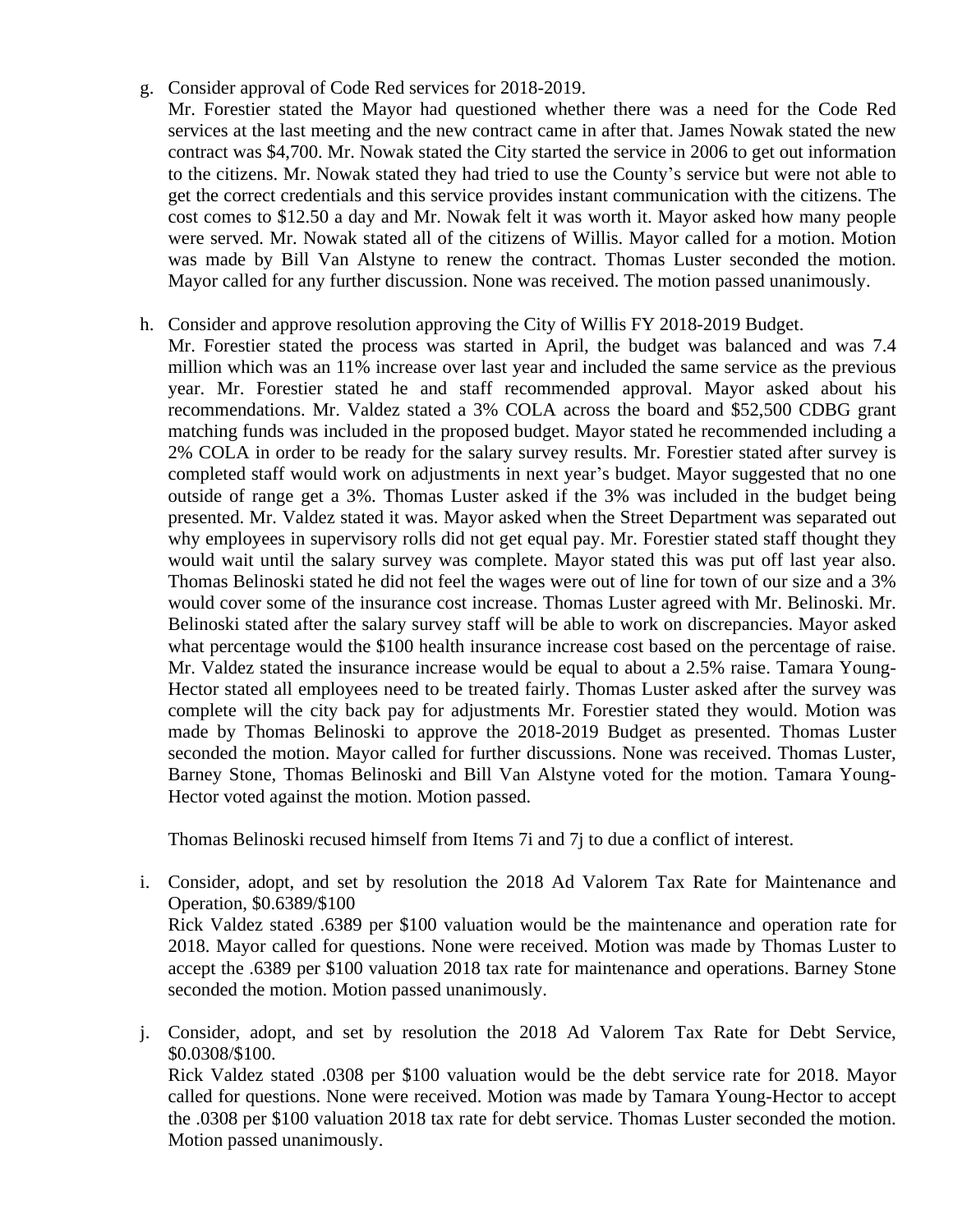# 8. REPORTS

Input from Council related to issues for possible inclusion on future agendas; related to issues such as (but not limited to) municipal projects, personnel, public property, development, and other city/public business.

Thomas Luster stated he appreciated the City working with Entergy on maintaining the street lights.

- a. City Engineer's Report
	- I. Paddock Street Warranty Letter

Derek Wind stated the contract was for several streets not just Paddock Street. The streets warranty inspection report was completed and sent to the contractor. Contractor felt it was excessive and the city was being nitpicky. Mr. Wind stated he asked for the contractor to submit his follow up in writing, but they did not receive anything. Mr. Wind stated they would now have the city attorney send a formal letter and get in touch with the bonding company.

Mayor asked would houses be built under the power lines in North Meadows. Pat Riley stated the power lines would be installed underground.

- b. City Manager's report
	- 1. Comprehensive Plan Update and Overview
	- Mr. Forestier stated the updates are included.
	- 2. Charter Review

Mr. Forestier stated the Charter was sent out to Council for review. One item will be to reduce the number of Planning & Zoning members.

3. Grease Trap Refresher

Pat Riley stated the manifest needs to be sent in from all food service industries and they need to have a 1,000 gallon grease trap. Mayor asked why there would need to be a 1,000 gallon tank installed for churches or businesses that only prepare food once a week. Mr. Riley stated the size of the tank was established by the City. The Council extensively discussed whether or not a business would need to have a grease trap and the size requirements. Mayor would like to have the City look at the requirement establishing the size of grease trap.

4. Memo to Car Riders on Blocking Driveways

Chief Nowak stated each year complaints are received. Chief stated they have passed out notices and will post signs that it is illegal to block driveways.

5. Gateway Sign Message

Mr. Forestier stated the information was included in the packet.

6. Budget Message-Percentage of Increase and Services to Community Mr. Forestier stated the information was included in the packet. Chrissy Dahse announced the Christmas Party will be on December 13<sup>th</sup> at the Montgomery County Community Center and catered by the Lovelady's.

## 9. EXECUTIVE SESSION

- a. Convene into closed Executive Session under Section 551.071 (Legal Matters) of the Texas Open Meetings Act.
	- 1. Kizzee Notice of Claim & Demand Mayor closed the regular meeting at 7:12 p.m. and recused himself from executive session due to a conflict of interest. Council went into executive session at 7:12 p.m.
- b. Reconvene into open session and take action deemed necessary on matters discussed in closed executive session.

Council returned from executive session at 7:35 p.m.

Mayor called for any action from executive session. No action was taken.

### 10. ADJOURN